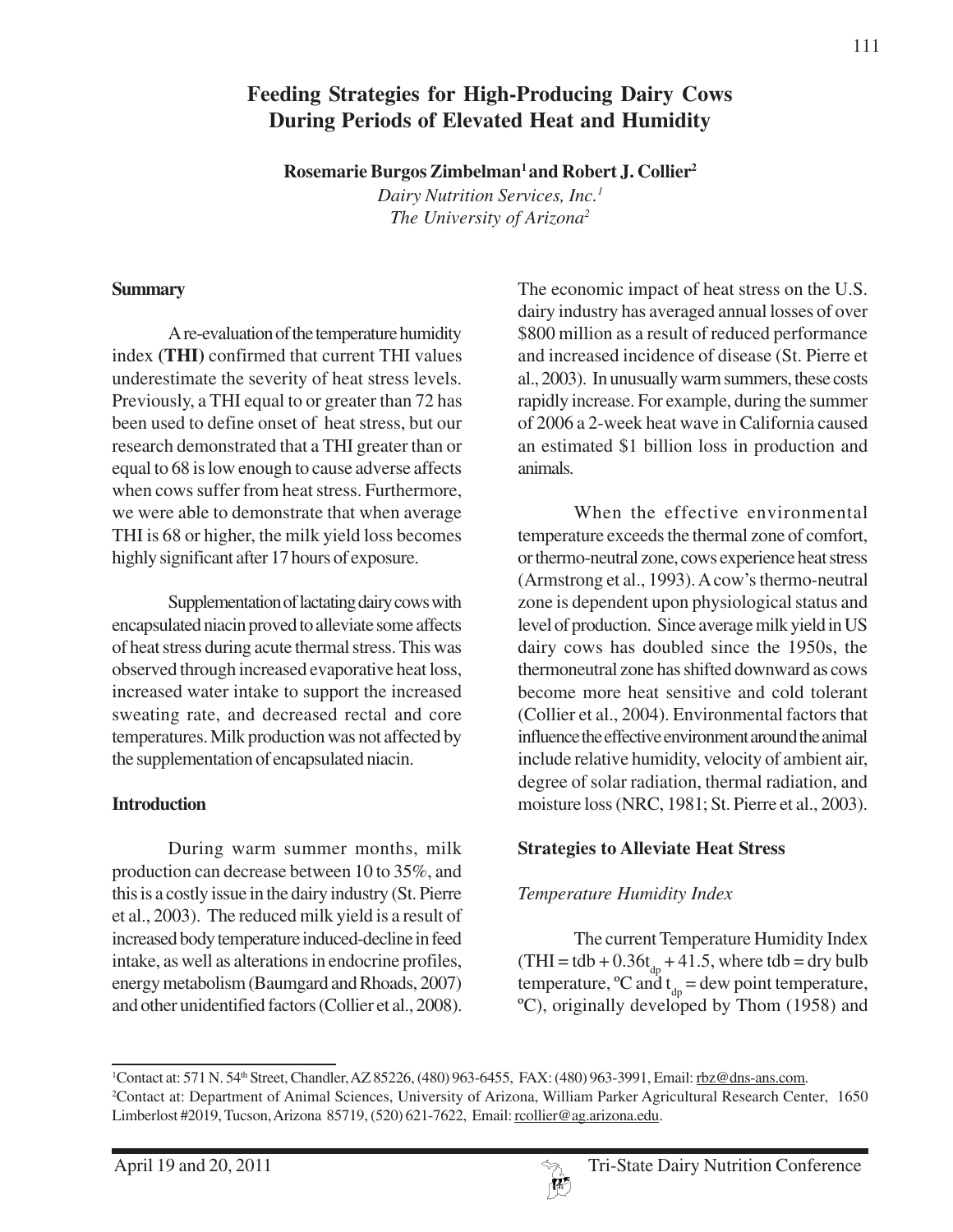extended to cattle by Berry et al. (1964), is currently used to estimate cooling requirements of dairy cattle in order to improve the efficiency of management strategies to alleviate heat stress. The THI values were categorized into mild, moderate, and severe stress levels for cattle by the Livestock Conservation Institute (Armstrong, 1994; Whittier, 1993). Previous studies have shown that milk production can be reduced significantly (10 to 35%) when the THI exceeds 72 (Thatcher et al., 1974; Schneider et al., 1984). However, as pointed out by Berman (2005) the supporting data for these designations are not published. During these evaluations, the index was a result of retrospective analysis of studies conducted at the University of Missouri in the 1950s and early 1960s on a total of 56 cows with milk yield averaging 34 lb/day (range 6 to 70 lb/day). In contrast, average production per cow in the US is presently over 65 lb/day with many cows producing above 110 lb/day at peak lactation. Escalating milk yield increases sensitivity of cattle to thermal stress and reduces the 'threshold temperature' at which milk losses occur (Berman, 2005). This is because metabolic heat production increases with production level of the cow. Several lines of evidence indicate that THI predictions of milk yield losses to varying THI values are currently underestimating the severity of heat stress on physiological responses in Holstein cattle (Linvill and Pardue, 1992; Holter et al., 1996; Ravagnolo and Miztal, 2000; West et al., 2003; Berman, 2005). Again, this is due in part to the fact that current high yielding cattle are producing more heat (Collier et al. 2005). An example of the increased heat production from cows producing 41 and 70 lb/day of milk was 27.3 and 48.5%, respectively, higher than non-lactating cows (Purwanto et al., 1990). In fact, Berman (2005) indicated that increasing milk production from 77 to 99 lb/day decreased threshold temperature for heat stress by 5ºC (41ºF). Thus, THI predictions of environmental effects on milk yield presently underestimate the magnitude of thermal stress on contemporary Holstein cattle. Furthermore, the work by Berry et al. (1964) did not take into

account radiant heat load or convection effects. The vast majority of cattle today are housed under some type of shade structure during warm summer months, and although this greatly reduces solar heat load, there is still a radiant heat load on animals emanating from the metal roof. Berman (2005) estimated that the typical shade structure in Israel adds an additional 3ºC (37ºF) to the effective ambient temperature surrounding animals. In addition, there are varying convection levels under shade structures, depending on whether fans are used as part of the cooling management system.

In the application of the current THI values, the other factor to consider is the management time interval. The time interval involved in the original THI predictions by Berry et al. (1964) was 2 weeks. In other words, the milk yield response to a given THI was the average yield in the second week at a given environmental heat load. Therefore, this time lag is fiscally unacceptable as dairy producers need to immediately know what level/extent of cooling is required in order to prevent present and future production losses. Collier et al (1981) and Spiers and et al. (2004) indicated that effects of a given temperature on milk yield were maximal between 24 and 48 hrs following a stress. Additionally, it has been reported that ambient weather conditions 2 days prior to milk yield measurement had the greatest correlation to reductions in production and dry matter **(DM)** intake (West et al., 2003). Furthermore, Linvill and Pardue (1992) indicated that the total number of hours when THI exceeded 72 or 80 over a 4-day interval had the highest correlation with milk yield. Collectively, these results demonstrate that current THI values for lactating dairy cows underestimate the size of the thermal load, as well as the impact of given thermal loads on animal productivity and have an inappropriate time interval associated with cooling management decisions. Practically, if producers can avoid an acute (i.e., 48 hr) decline in production, this will probably result in maintaining lactation persistency (i.e., 2 weeks later). Specifically, the time frame for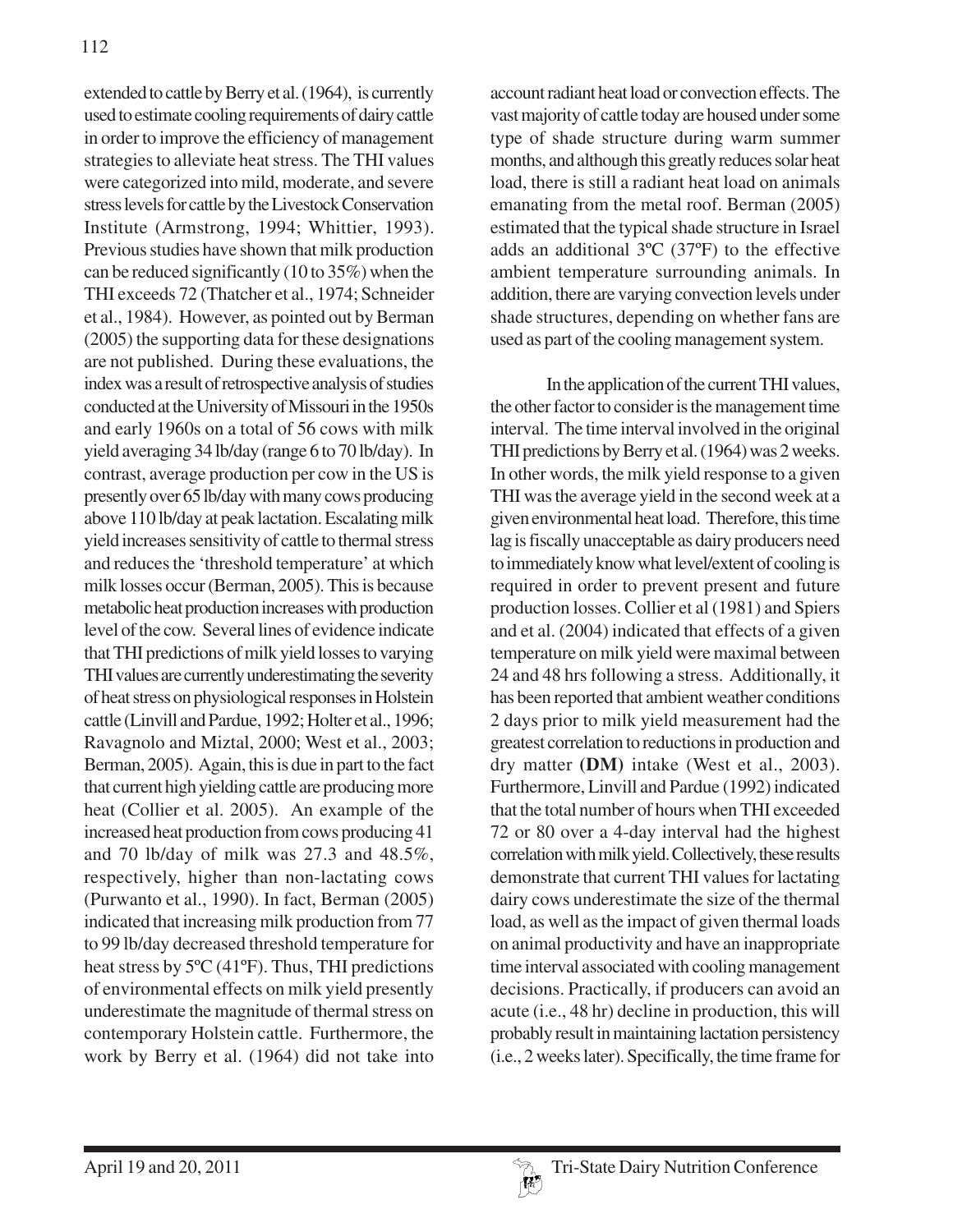utilizing THI values to reduce milk yield losses needs to be minimized, and it is necessary to re-evaluate the THI for high-producing dairy cows. A final component of the current THI is the pattern of stress application. In the original work by Berry et al. (1964), cows were exposed to given THI conditions continuously (no daily fluctuations) for the entire 2 week period. This is not what occurs under natural/ practical management conditions with daily circadian patterns (rise and fall) during a normal 24-hour day. Examining the average, minimum, maximum, and hours above a certain THI are necessary; past research has indicated a high correlation between minimum THI and a reduction in feed intake when compared with maximum THI (Holter et al., 1996). Ravagnolo and Mitzal (2000) evaluated test day yields and found a decrease of 0.44 lb milk per unit increase in THI above 72 when THI was composed of maximum temperature and minimum humidity. The effects of radiant heat load can be evaluated using the Black Globe Humidity Index (BGHI =  $t_{\text{ho}}$ ) +  $0.36t_{dp}$  + 41.5, where  $t_{bg}$  = black globe temperature  $\degree{\text{C}}$  and  $t_{dp} = \text{dew}$  point temperature, ºC), developed by Buffington et al. (1981). These investigators demonstrated that BGHI had a higher correlation to rectal temperature increases and milk yield decreases than THI. They also pointed out that the correlation of BGHI to milk yield was greater  $(r^2 = 0.36)$  under conditions of high solar radiation (no shade) than under a shade structure  $(r^2 = 0.23)$ . However, milk yields in this study were also low (average 33 lb/cow). Therefore, correlations of BGHI to milk yield under shade structures might be higher with higher producing dairy cows (they are more sensitive to increased heat loads).

### **University of Arizona - New THI**

### *Materials and Methods*

The data analyzed in our project was obtained from 8 different studies during the course of 3 years. One hundred multiparous Holstein cows were housed in individual tie stalls in one of two environmentally controlled chambers in the William Parker Agricultural Research Center at the University of Arizona. The University of Arizona's Institute of Animal Care and Use Committee approved all protocols and use of animals. Temperature Humidity Index was calculated using dry bulb temperature  $(T_{db,}^{\text{o}}F)$  and relative humidity  $(RH)$ ,  $(T_{db}-(0.55-(0.55*RH/100)*(T_{db}-58))$ ; Buffington et al., 1981). Black globe humidity index was calculated by using black globe temperature  $(T_{\text{ho}}$ , °C) and RH (Buffington et al., 1981).

# *Groups 1 to 4*

Forty-eight multiparous lactating Holstein cows were balanced for parity and stage of lactation and assigned to an incomplete crossover design involving 2 levels of radiant heat load, 2 levels of dry bulb temperature, and 2 levels of humidity. These parameters were then combined to produce 8 experimental environments. Each of these 8 environments have a range of dry bulb temperature, radiant energy, RH, and THI values mimicking a possible 24-hour period under shade structures during summer months in the southern part of the United States. Cows were housed at the University of Arizona, William J. Parker Research Complex, in 2 environmental chambers, with only one room capable of producing radiant heat load. Six cows were housed in each environmental chamber and each group consisted of 12 cows; therefore, 4 groups of animals (n=12) were brought to the facilities at separate times in order to reproduce 8 environments. Each group of animals experienced a minimum of 2 and a maximum of 3 environments over a 22-day period. Animals entering the facility were provided 7 days to acclimate to the chambers in a thermal neutral environment (Environment #3). Followed by a 4 day experimental environment, then cow's switched environmental chambers and were provided 7 days to acclimate to the new chamber in a thermal neutral environment (Environment #3). After 7 days, cows experienced the opposite experimental environment for 4 days. Cows were

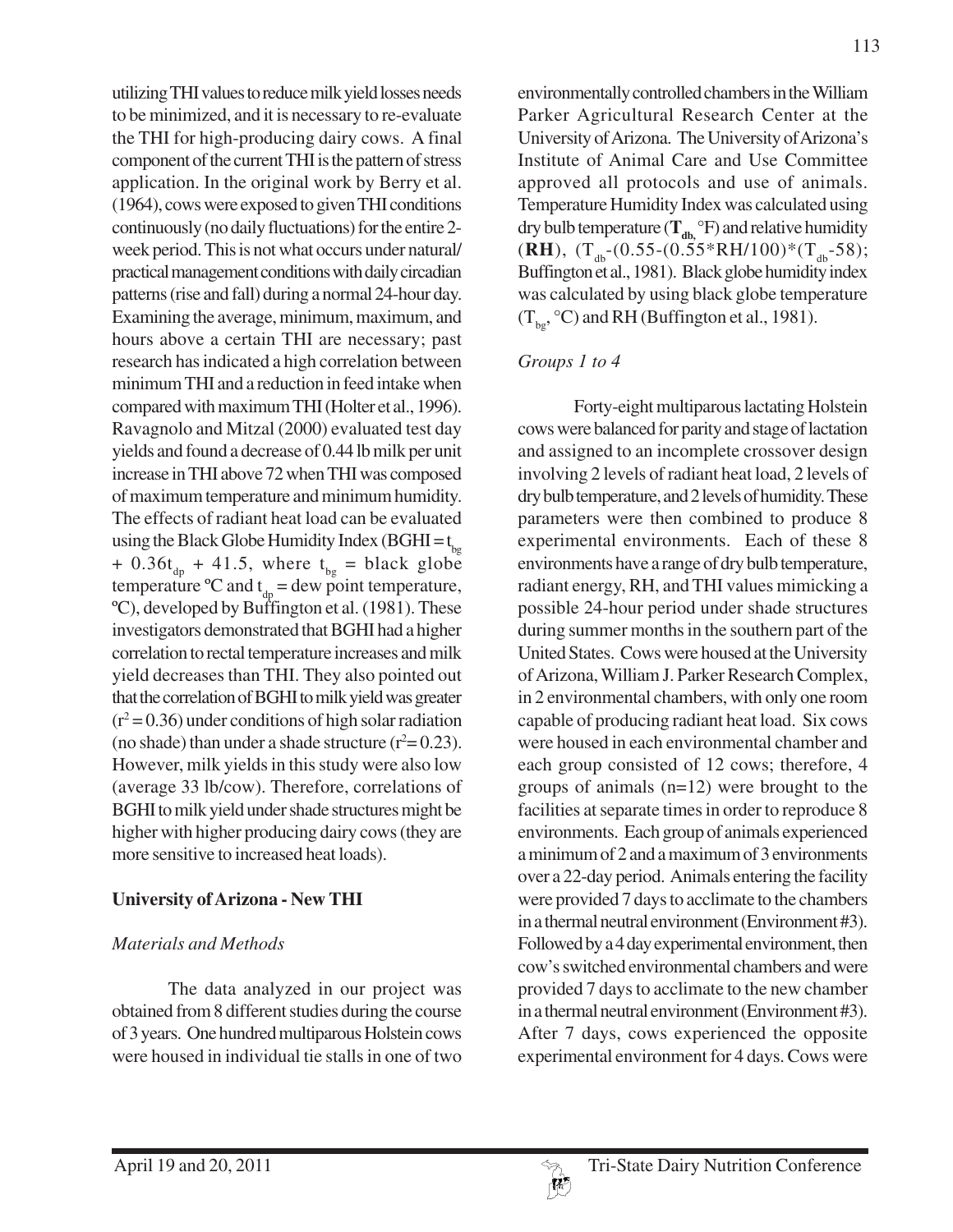milked and fed twice daily, with orts measured once a day prior to the morning milking. During adjustment periods, respiration rates **(RR)**, surface temperatures **(ST)**, evaporative heat loss **(EVHL)**, rectal temperatures **(RT)**, and heart rate **(HR)** were measured. Skin temperatures and sweating rates were measured from the shoulder, ribs, and rump of the animal twice a day (0500 and 1700 hour). These same heat parameters were measured 4 times a day (0500, 1000, 1400, and 1700 hour) during the 4 day experimental periods. On the third day of each 4 day period, a 24 hour recording of these same observations were made every hour on the hour. Skin temperatures were measured with an infrared temperature gun (Raynger® MX™, model RayMX4PU; Raytek C, Santa Cruz, CA). Rectal temperatures were measured using a digital thermometer (GLA M700 Digital Thermometer, San Luis Obispo, CA). Respiration rates were obtained by visually counting flank movements during a 15 sec interval and multiplying by 4 and evaporative heat loss was measured using an evapometer (Delfin Technologies, LTD., Finland). Heart rate was measured by cardiac auscultation. Environmental parameters recorded hourly and used for calculations of BGHI and THI are ambient temperature  $(T_{db})$ , RH, black globe temperature  $(T_{\text{bg}})$ , and radiant energy.

### *Group 5*

Twelve multiparous mid lactation cows were assigned to one of two studies in January or June of 2004. Animals were balanced for parity and assigned to one of two environmental chambers at the University of Arizona, William J. Parker Research Complex. Environmental treatments consisted of one thermal neutral environment (46 to 59°F, 8 to 40% humidity) and 2 heat stressed environments: 1) 86 to 104°F, 8 to 40% humidity and 2) the same heat stress conditions with the additional 4 hours of solar radiation at 600 watts/ hour/m2 from 1100 to 1500 hour). Animals were provided 7 days to adjust to the facilities and then experienced 3 14-day periods in an incomplete, crossover design. Solar lamps were only available in one of the environmental chamber rooms; cows had to switch rooms prior to the third period so that all animals experienced all environments. Once animals switched rooms, they were provided 7 days to re-adjust to their new environmental chamber prior to period 3. Cows were milked 2 times a day (0600 and 1800 hour) and milk weights recorded at each milking. Animals were fed a TMR 2 times a day (0700 and 1700 hour) and orts were weighed and recorded prior to the morning feeding.

Heat parameters were measured bihourly on day 6 of each period. Skin temperatures were measured with an infrared temperature gun on the right and left sides of the animal on the middle of the rump and loin (Raynger® MX™, model RayMX4PU, Raytek C, Santa Cruz, CA). Rectal temperatures were measured using a digital thermometer (GLA M700 Digital Thermometer, San Luis Obispo, CA). Respiration rates were obtained by visually counting flank movements during a 15 sec interval and multiplying by 4, and evaporative heat loss was measured using an evapometer (Delfin Technologies, LTD., Finland). Heart rate was measured by cardiac auscultation.

### *Group 6*

A total of 12 lactating multiparous Holstein cows averaging  $140 \pm 13$  days in milk **(DIM)** were assigned randomly to one of two environmental chambers at the William J. Parker Agricultural Research Complex at the University of Arizona. Cows were milked twice a day and recorded for daily milk yield. A total mixed ration was fed twice daily and weigh backs were measured once a day prior to the morning feeding. Dairy Nutrition Services (Chandler, AZ) formulated the TMR to meet or exceed energy requirements according to NRC, 2001. All studies were approved by the University of Arizona Institutional Animal Care and Use Committee. Cows were given 7 days to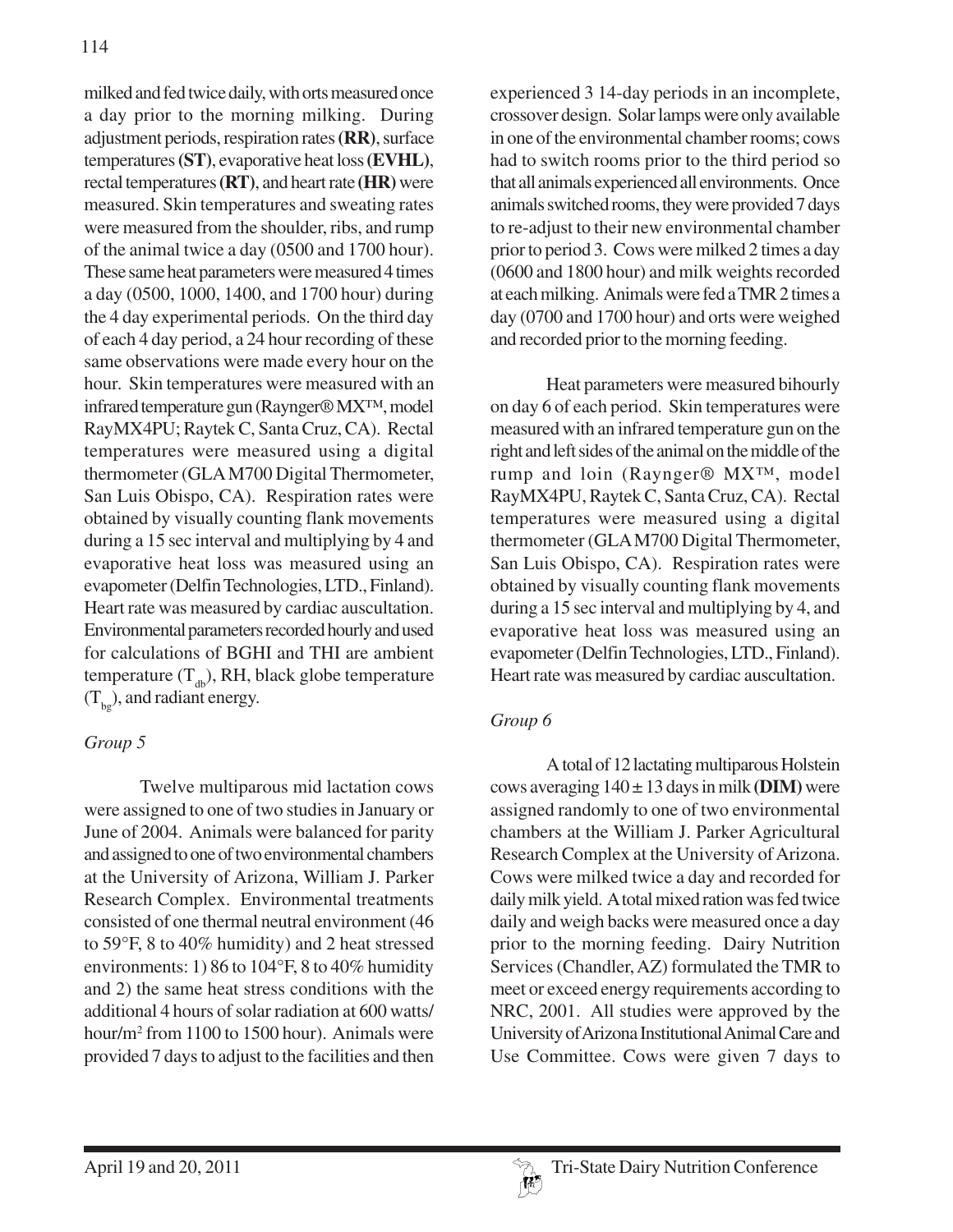acclimate in the environmental chambers and both groups, regardless of treatment, were exposed to thermal neutral conditions (68°F, 20% humidity,  $THI = 64$ . Following acclimation, cows continued to experience the same thermal neutral conditions for an additional 9 days and allowed to eat ad libitum (Period 1; P1). Period 1 and period 2 (P2) were separated by 7 days, where cows remained in the same thermal neutral condition. During P2, cows in group 1 remained in the same thermal neutral condition, while cows in group 2 experienced heat stress **(HS)** and were fed ad libitum. In order to mimic daily variations, HS cyclical temperatures ranged from 85 to 102°F with humidity held constant at 20%; THI ranged from 73 to 82 daily. Respiration rate (RR), ST, and RT were measured and recorded 4 times daily (0600, 1000, 1400, and 1800 hour). Measuring RR was done by counting flank movements for 60 sec. On a shaved section on the shoulder of the cow, skin temperatures were measured with an infrared temperature gun (Raynger® MX™, model RayMX4PU, Raytek C, Santa Cruz, CA). Rectal temperatures were measured using a digital thermometer (GLA M700 Digital Thermometer, San Luis Obispo, CA).

## *Group 7*

Ten lactating multiparous Holstein cows averaging  $99.8 \pm 20.2$  DIM were randomly assigned to one of two environmental treatments over the course of 3 experimental periods. All animals were housed at the University of Arizona, William J. Parker Research Complex in tie-stall stanchions in the environmental chambers. Animals were exposed to 3 experimental periods, period 1 (P1), 7 days of thermal neutral conditions, period 2 (P2), 7 days of heat stress, and period 3 (P3), 7 days of heat stress; totaling 21 days to complete the entire study. Period 1 consisted of thermal neutral conditions (68°F, with humidity held constant at 20% with a 12- and 12 hour light and dark cycle). Period 2 and P3 environments consisted of heat stress with cyclical daily temperatures in order to mimic daily variations

(ranging from 85 to 102°F with humidity being held at  $20\%$ , THI = 72.4 to 82.2, and with a 12- and 12- hour light and dark cycle). All cows were fed a total mixed ration three times a day (0500, 1200, and 1700 h) and orts were recorded once a day prior to the morning feeding. All cows were allowed to eat ad libitum. All cows were milked 2 times a day (0500 and 1700 hour), and yield was recorded at each milking.

Heat parameters, such as RR, ST (from the shoulder, rump, and tail head), and RT were measured 4 times a day (0600, 1000, 1400, and 1800 hour). Surface temperatures were measured using an infrared temperature gun (Raynger®MXTM, model RayMX4PU, Raytek C, Santa Cruz, CA). Rectal temperatures were obtained using a standard digital thermometer (GLA 525/550 Hi-Performance Digital Thermometer, San Luis Obispo, CA).

# *Group 8*

Eighteen second lactation Holstein cows averaging 89.2 ( $\pm$  8.1) DIM were randomly assigned to an environmental chamber room into individual tie stalls located at the University of Arizona, William J. Parker Research Complex. The chamber rooms only house 6 cows at a time; therefore, the study was replicated 3 times and one cow was removed from the study due to temperament issues in the facilities. All cows were milked 2 times a day, and milk weights were recorded at each milking (0500 and 1700 hour). All cows were fed a TMR 2 times day at milking times, and orts were recorded prior to the morning feeding. Cows were housed at the University of Arizona dairy for 19 days prior to entering the environmental chambers. While at the dairy farm, cows received one of two dietary treatments: 1) Control diet with 0 g/ton Rumensin (Elanco Animal Health, Greenfield, IN), or 2) the control diet top dressed with Rumensin at 450 mg/cow/day. Once they entered the facility, they were provided 3 days to adjust; however, they continued on their dietary

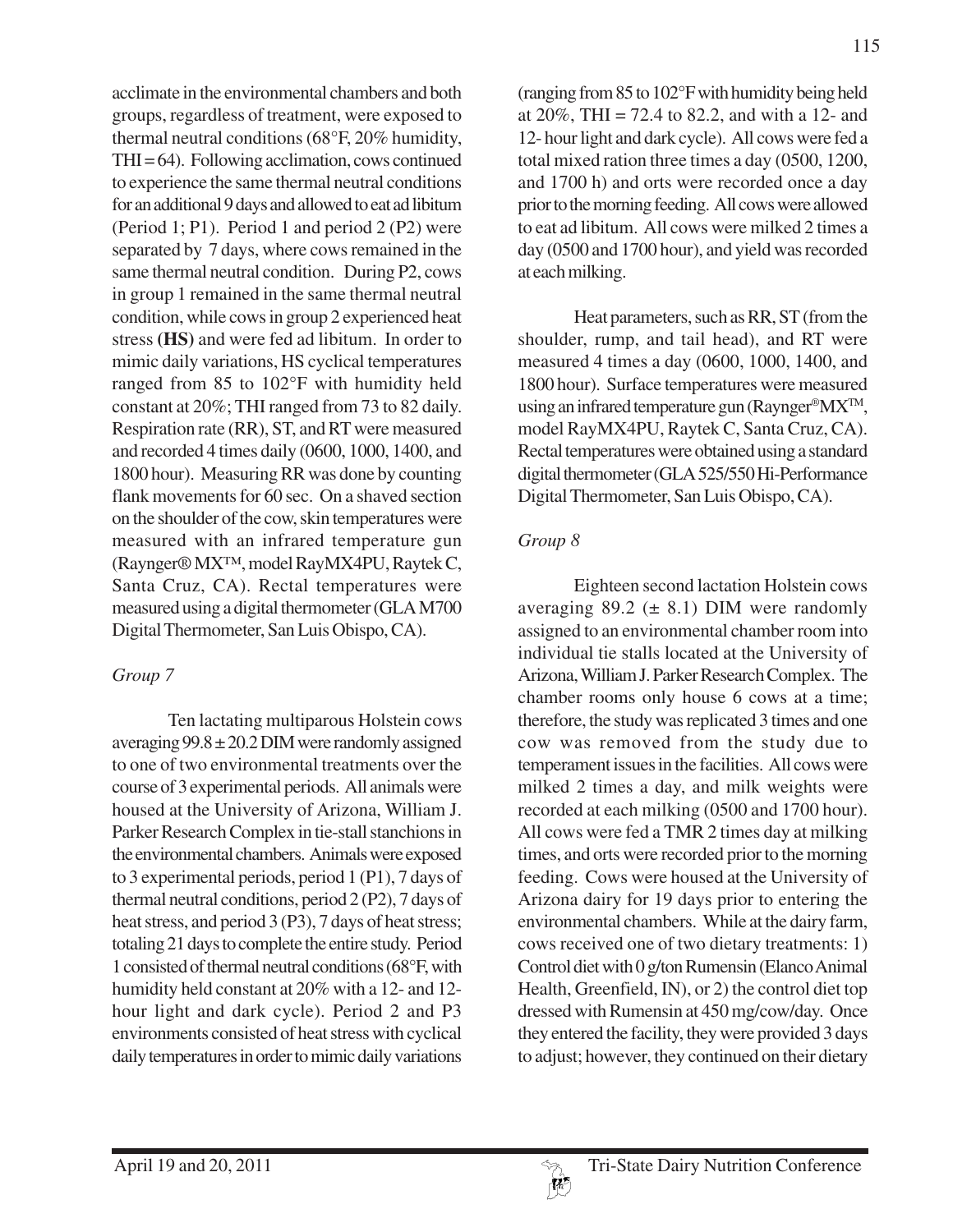treatment. All cows, regardless of dietary treatment, experienced a constant thermal neutral environment  $(20\%$  humidity, THI = 64, with a 14 hour light and 10 hour dark cycle) and allowed to eat ad libitum for 9 days (experimental period [**P**] 1). They were then given 2 days in the same thermal neutral environment prior to experiencing P2 (experimental period [**P**] 2), which consisted of cyclical temperatures (85 to 102°F with constant 20% humidity; THI  $\geq$  73,  $\leq$  82; and a 14 hour light and 10 hour dark cycle) and were fed ad libitum. This environment was made to replicate daily variations in temperatures throughout the day. Heat parameters were collected 3 times a day (0600, 1500 and 1800 hour). Respiration rates were obtained by counting flank movements for 15 sec and multiplied by 4 for a total of breaths per minute. Surface temperatures were measured on a shaved patch  $({\sim}5\,\mathrm{cm}^2)$  of skin on the shoulder of the animal using an infrared temperature gun (Raynger®MX<sup>™</sup>, model RayMX4PU, Raytek C, Santa Cruz, CA). Using a standard digital thermometer (GLA M700 Digital Thermometer, San Luis Obispo, CA), rectal temperatures were measured. Environmental parameters were recorded hourly, and ambient temperature  $(T_{db})$  and RH were used for calculations of THI.

## *Statistics*

Data was analyzed using ANOVA and REGRESSION procedures of SAS (SAS, 1999). Milk yields were recorded during the acclimation periods and prior to environment initiation and were included as a covariate in the analysis.The dependent variables analyzed were milk yield, RR, ST, RT, HR, and EVHL. The independent variables included daily THI, ST, surface THI and BGHI. The level of significance was set at *P* < 0.05 for all main effects and interactions, and the LSMEANS test was conducted when significance was detected.

### *Results*

Respiration rates and RT increased as THI values increased (Figures 1 and 2). Respiration rates increased by 2.0 breaths per minute per increase in THI unit (Figure 2). Evaporative heat loss was also found to increase as rectal temperatures were increased (Figure 3), indicating the animals was above its upper critical temperature.As rectal temperatures increased, milk yields were shown to decrease linearly (Figure 4). As THI increased, decreases in milk yield were observed (Figure 5). Milk yield decreased as ST temperature increased (not shown). When the average daily THI was equal to 68 over a 24-hour period, milk yield was reduced by -0.2831 kg (- 0.62 lb) per hour ( $P < 0.001$ ;  $r^2 = 0.14$ ). When the average daily THI was equal to 71 over a 24-hour period, production declined -0.3033 kg (-0.67 lb) per hour  $(P < 0.001; r^2 = 0.15)$ . When the average daily THI was equal to 72 over a 24-hour period, milk yields were reduced by -0.3217 kg (-0.71 lb) per hour  $(P < 0.001; r^2 = 0.16)$ . Milk yields were shown to decrease linearly as THI values, RT, and EVHL increased (Figures 4 and 5). The decreases seen linearly in milk yield between the THI values of 60 and 80 indicate that the effects of heat stress are being observed before the threshold used currently of 72. Minimum THI on any given day when greater than 65 resulted in the beginning of milk yield losses (Table 1). When THI values were between 65 and 73, the average milk yield loss was 4.84 lb/day; this was also observed when THI was at an average THI of 68 for greater than 17 hours.

Adding solar radiation for a more accurate or ideal method of evaluating heat stress in determining the BGHI was of interest. During these studies, BGHI was only able to be calculated from 4 of the 8 groups due to the solar radiation treatments or technical difficulties; therefore, a small number of observations are attributed to the lower values, and any correlation observed was too small. No evidence was produced that BGHI would be a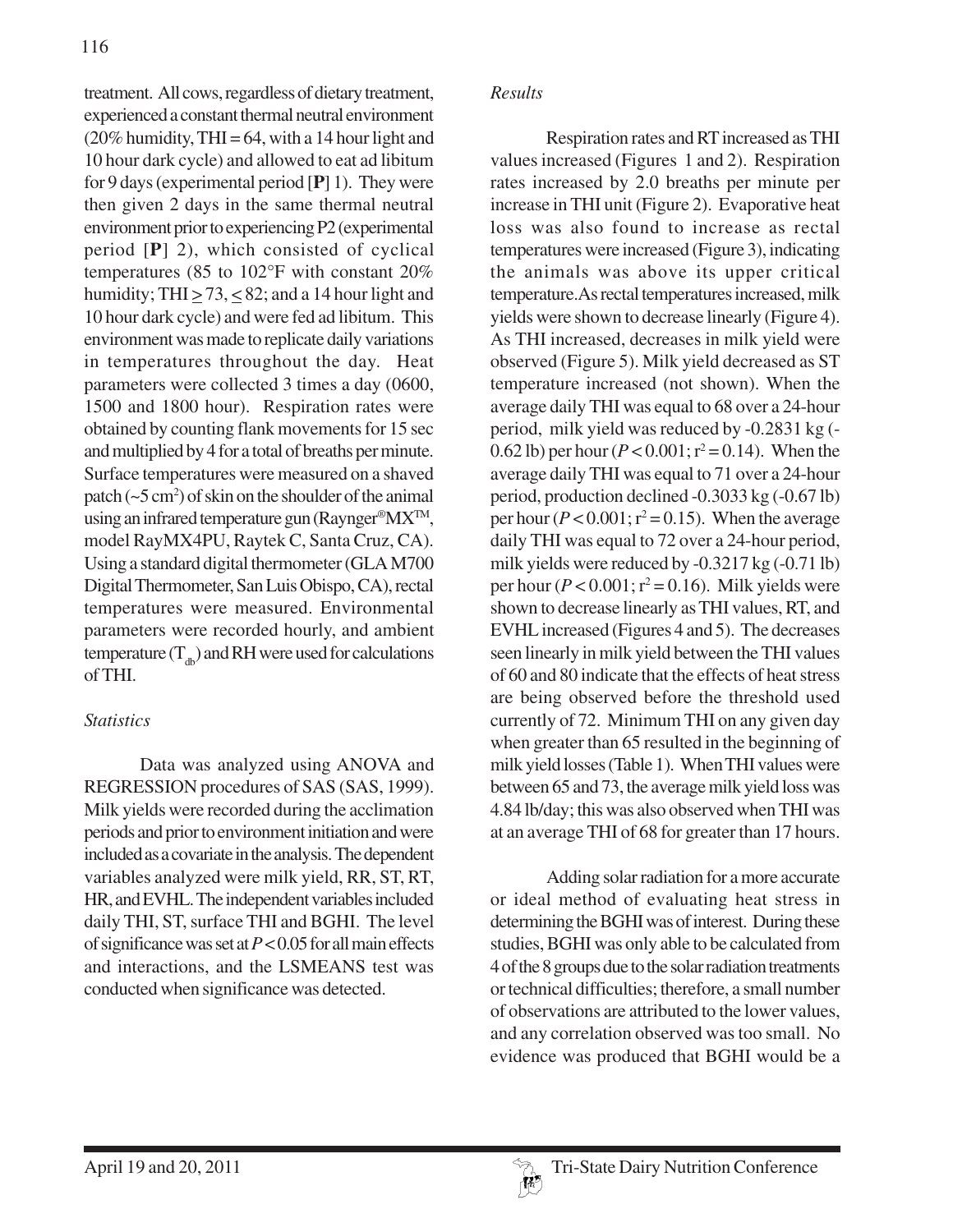superior indicator of heat stress than THI on milk yield losses.

### **Nutritional Strategies**

One of the primary strategies to maximize performance of cattle during warm summer months are to alter the nutritional management to maximize feed intake and substrate utilization. During periods of heat stress, the nutrient requirements of animals are altered, resulting in the need to reformulate rations. For example, if DMI decreases, then an increase in nutrient density is required, along with recalculating mineral and water requirements due to increased potassium loss in sweat (Collier et al., 2005). Reductions in DMI are major contributors to decreased milk production (Collier and Beede, 1985; Collier et al., 2005). When cows are heatstressed, there is also a reduction in rumination and nutrient absorption and an increase in maintenance requirements, which results in a net decrease in nutrient/energy availability for production (Collier and Beede, 1985; Collier et al., 2005).

Studies by Rhoads et al. (2009) have shown the reduction in DMI may only be responsible for 36% of the decrease in milk production when cows are heat-stressed and 64% can be explained by other changes induced by heat stress. This raises the possibility that some of the loss in milk yield during thermal stress might be recoverable through appropriate nutritional management. In fact, Rhoads et al. (2009) demonstrated evidence of reprioritization of post absorptive nutrient partitioning in heat stressed animals as the mobilization of adipose tissue is non-existent, contrary to the findings of increased cortisol, norepinephrine, and epinephrine during acute heat stress (Collier et al., 2005) that would normally stimulate lipolysis and mobilization of adipose tissues, thus increased nonesterified fatty acids. Rather, glucose sparing mechanisms seem to be prevented during heat stress due to metabolic adaptations (Rhoads et al., 2009). This type of evidence has also been reported in other

ruminant models (Sano et al., 1993; Itoh et al., 1998; and Ronchi et al., 1999). These findings have led to the concept that during heat stress, regardless of reduced DM intake, cows are not able to mobilize adipose tissue, for example, in a normal (transition) negative energy balance situation; therefore, there must be an alteration in post-absorptive energetic metabolism (Bernabucci et al., 2010). Since insulin is a potent antilipolytic hormone, increased basal insulin concentrations and stimulated insulin response during heat stress may explain the lack of an increase we would expect to observe in basal non-esterfied fatty acid concentrations in heat stressed cows (Vernon, 1992; Bernabucci et al., 2010). In heat stressed cows and heifers, it has been shown that there is an increase in concentrations of plasma urea nitrogen compared to cows experiencing a thermal neutral environment. Thus, skeletal muscle appears to be mobilized during heat stress (Ronchi et al., 1999; Baumgard and Rhoads, 2007; Shwartz et al., 2009).

Other nutritional approaches to decrease the effect of heat stress are to reduce fiber intake to levels where the rumen can function properly, adding fat (high energy content and low heat increment), implementing higher concentrate diets with caution, and more recently niacin supplementation (Morrison, 1983; Collier and Beede, 1985; Knapp and Grummer, 1991). Niacin (nicotinic acid) is a potentially useful supplement because it induces vasodilation, therefore transferring body heat to the periphery (Di Costanza et al., 1997). Transferring body heat to the surface through peripheral or vasomotor function can perhaps alleviate some of the decrease in DMI and thus maintain milk production. Researchers have reported niacin to decrease skin temperatures during periods of mild to severe heat stress when supplemented at 12, 24, or 36 g of raw niacin for 3 consecutive 17-day periods (Di Costanza et al., 1997). When supplementing raw niacin, the amount of niacin degraded or absorbed in the rumen is much larger than the amount that reaches the small intestine  $(\sim 17)$ 

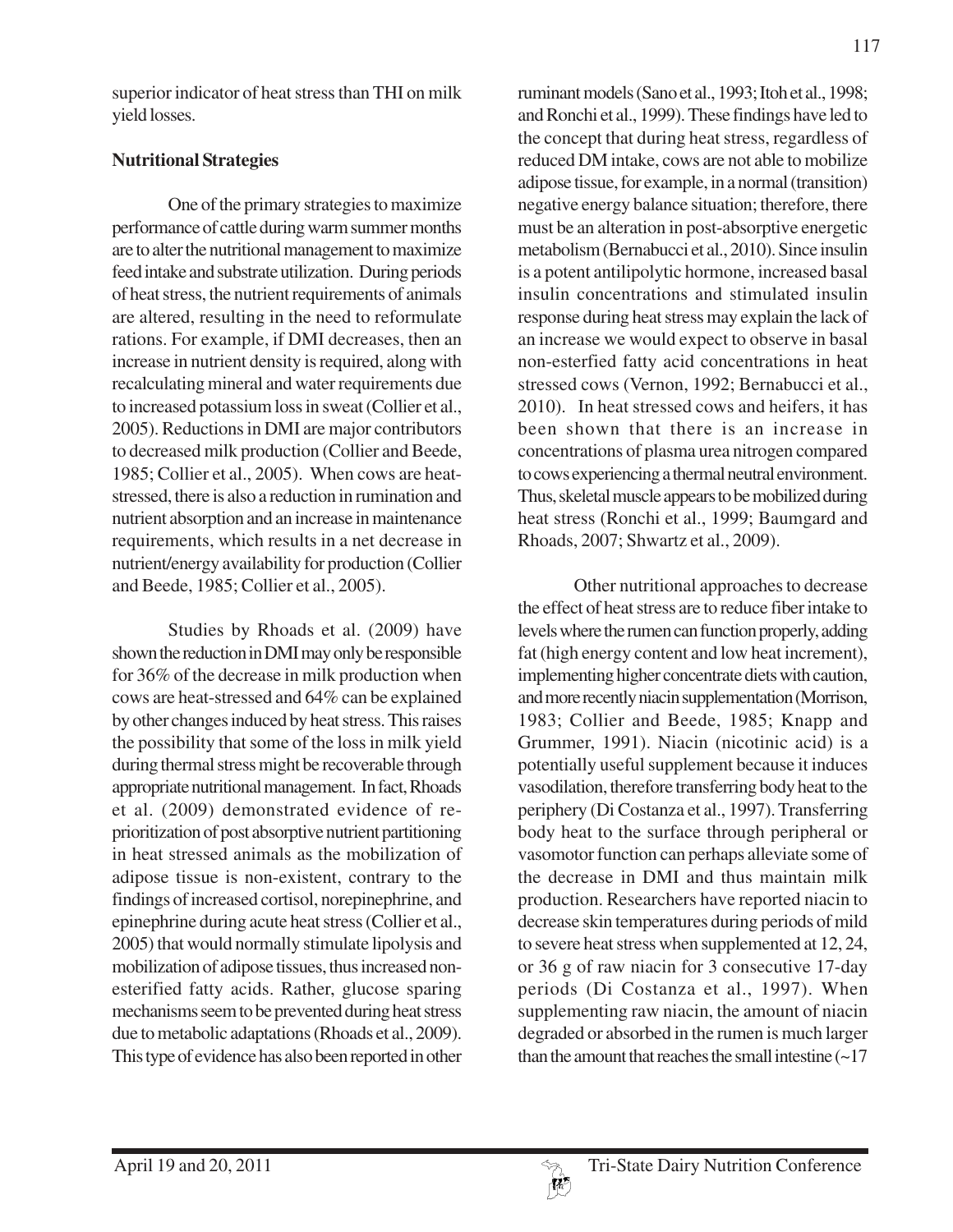to 30%; NRC, 2001). Past research observing the effects of niacin on heat stress has only looked at raw niacin; however, encapsulated niacin was recently evaluated at the University of Arizona.

#### **University of Arizona Study - Encapsulated Niacin**

### *Materials and Methods*

Twelve multiparous Holstein cows producing an average of 56 lb/day and balanced for parity and stage of lactation were randomly assigned to either 0 g niacin (control) or 12 g /day of encapsulated niacin (Niashure™, Balchem Encapsulates, New Hampton, NY) and were exposed to 2 environmental temperature patterns. Temperature patterns were thermoneutral **(TN)** and HS. The THI range of TN pattern never exceeded 72, while HS consisted of a circadian temperature range where THI exceeded 72 for 12 hours daily. Milk yield was measured twice daily and sampled once a day for composition analysis. Water intake was recorded daily. Cows were fed twice daily, and feed refusal was measured daily. Respiration rates, ST of both shaved and unshaved areas taken at the rump, shoulder, and tailhead, and sweating rates of the shoulder at shaved and unshaved areas were taken 4 times daily. Rectal temperatures were measured 4 times daily.

### *Results*

 Dry matter intake was not affected by diet but decreased  $(P < 0.05)$  during HS (85.6 vs. 82.9 lb/day; Table 2). Milk yield did not differ between dietary groups or environments (Table 2). Surface temperatures obtained from the shoulder, rump and tail head were unaffected by niacin feeding but were affected by removal of the hair coat. When the hair coat was removed, the mean skin temperature was higher (90.5 vs. 88.5°F for shaved and unshaved, respectively;  $P < 0.05$ , data not shown). However, the difference between skin and

hair coat temperature did not differ by environment (TN vs HS). All ST in both dietary groups were higher in HS compared to TN (Table 3). Evaporative heat loss was measured on shaved and unshaved skin to determine the impact of hair coat on EVHL. The EVHL for the 4 daily measurements was lower in both groups during TN and increased during HS (Table 3). In addition to the effect of environment (TN vs. HS), there was an effect of time of day on EVHL measurements, as values were low in the morning and rose as environmental temperatures in the room increased in the afternoon hours (P < 0.01, Figure 6). The NI fed cows had higher mean EVHL for both shaved and unshaved areas across the 4 time points measured during the HS period but not during TN (Table 3, Figure 6). Furthermore, these differences became larger in measurements taken during peak thermal stress. The EVHL for NI fed cows was higher (*P* < 0.0001) than for C fed cows in HS between 1000 and 1600 hours, (Figure 6), resulting in a diet by period interaction (Table 3). During the TN period, RT did not differ between diets, but the NI fed cows had decreased average RT during HS (100.7 vs. 101.0°F; Table 3) compared to control animals and lower mean core (vaginal) temperatures (100.4 vs. 101.1°F; *P* < 0.001; Figure 7). The pattern of rectal and vaginal temperatures demonstrated clear increases in both measures of core body temperature during afternoon hours. In HS during the hottest part of the day (1400 to 1700 hour), cows supplemented with NI had reduced heat storage compared to C (30.54 vs. 30.71 kcal/kg of BW; *P* < 0.05, data not shown). We concluded that cows given encapsulated niacin had higher sweating rates and lower core temperatures during acute thermal stress.

### **Conclusions**

Environmental modifications to alleviate heat stress have resulted in dramatic gains in production in the southwestern United States; however, further research and evaluation is needed to provide

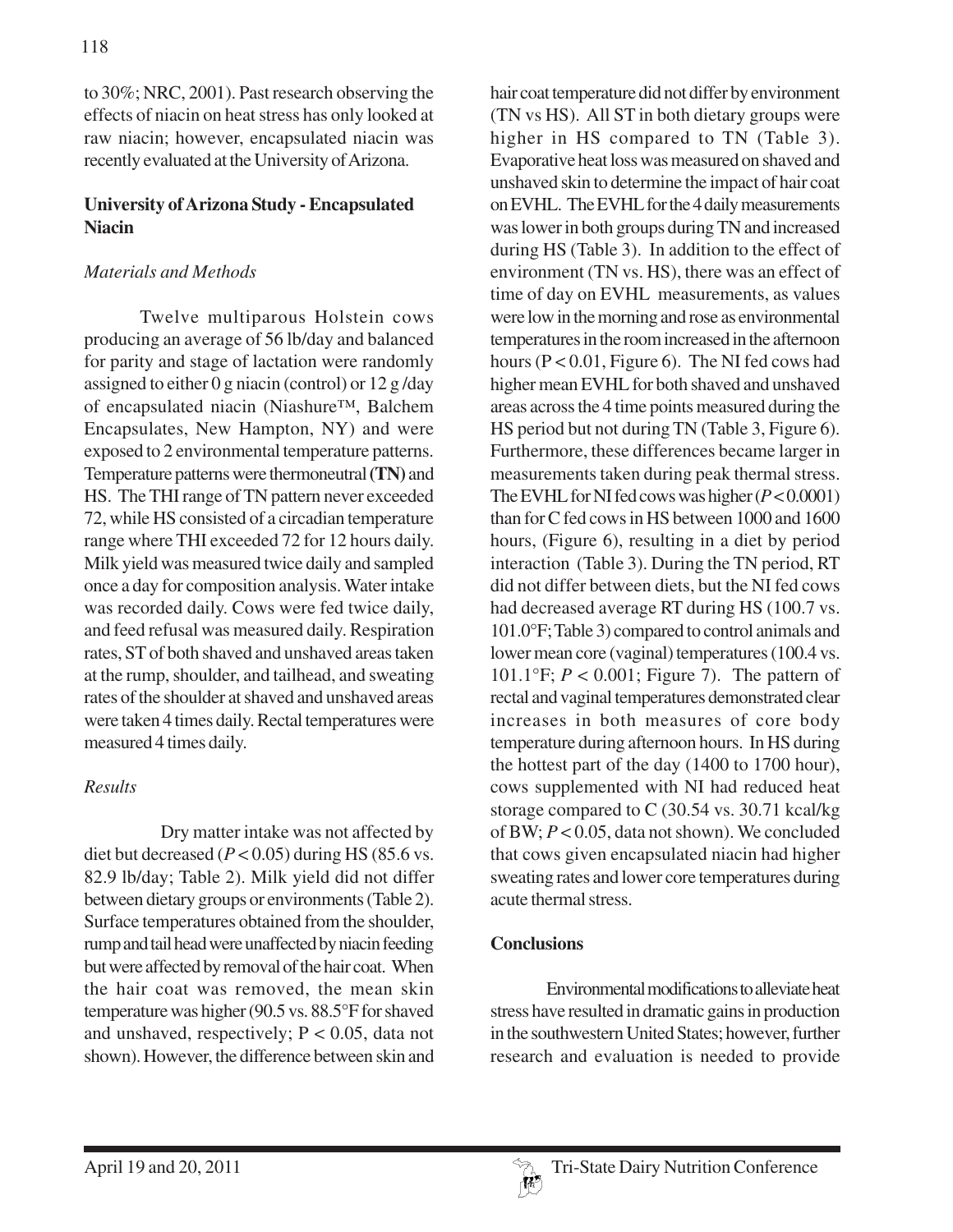producers with more efficient and economical solutions. While the new THI indicates the initial decreases in milk production at 68, further research is needed in order to effectively manage cooling methods and when they should be implemented. Further research on encapsulated niacin supplementation to evaluate the effects on commercial dairy farms to evaluate any production benefits should be conducted; however, the benefits of supplementing with encapsulated niacin have shown to be an increase in evaporative heat loss (sweating rate). Mechanisms behind heat stressed animals not mobilizing adipose tissue but rather skeletal muscle and the increased insulin sensitivity should be further investigated.

### **References**

Armstrong, D.V. 1994. Heat stress interaction with shade and cooling. J. Dairy Sci. 77:2044-2050.

Armstrong, D.V., W.T. Welchert, and F. Wiersma. 1993. Environmental modification for dairy cattle housing in arid climates. In: Proc. 4th Int. Livestock Environmental Symp., Warwick, Coventry, England. Am. Soc. Agric. Eng., St. Joseph, MI, USA.

Baumgard, L.H., and R. P. Rhoads. 2007. The effects of hyperthermia on nutrient partitioning. In Proceeding of Cornell Nutritional Conference for Feed Manufacturers, pp. 93-104. Cornell University, New York, NY.

Berman, A.J. 2005. Estimates of heat stress relief needs for Holstein dairy cows. J. Anim. Sci. 83:1377-1384.

Bernabucci, U., N. Lacetera, L.H. Baumgard, R.P. Rhoads, B. Ronchi, and A. Nardone. 2010. Metabolic and hormonal acclimation to heat stress in domesticated ruminants. The Animal Consortium. 4:7, pp 1167-1183.

Berry, I.L., M.D. Shanklin, and H.D. Johnson. 1964. Dairy shelter design based on milk production decline as affected by temperature and humidity. Trans. Am. Soc. Ag. Eng. 7:329-331.

Buffington, D.E., A. Collazo-Arocho, G.H. Canton, D. Pitt. W.W. Thatcher, and R.J. Collier.1981. Black globe humidity index (BGHI) as comfort equation for dairy cows. Trans. ASAE 24:711-714.

Collier, R.J., J.L. Collier, R.P. Rhoads, and L.H. Baumgard. 2008. Invited review: Genes involved in the bovine heat stress response. J. Dairy Sci. 91:445-454.

Collier, R.J., L.H. Baumgard, A.L. Lock, and D.E. Bauman. 2004. Physiological limitations, nutrient partitioning. In: Yields of Farmed Species:Constraints and Opportunities in the 21st Century. J.Wiseman and R.Sylvestor, eds. Nottingham Univ. Press. Nottingham, UK. pp. 351- 378.

Collier, R.J., L.H. Baumgard, A.L. Lock and D.E. Bauman. 2005. Physiological limitations: nutrient partitioning. Chapter 16. In: Yields of Farmed Species: Constraints and Opportunities in the 21st Century. Proceedings: 61st Easter School. Nottingham, England. J. Wiseman and R. Bradley, eds. Nottingham University Press, Nottingham, U.K. 351-377.

Collier, R.J., and D.K. Beede. 1985. Thermal stress as a factor associated with nutrient requirements and interrelationships. In: Nutrition of Grazing Ruminants in Warm Climates, L.R. McDowell, ed. Academic Press, Inc., Orlando, FL. pp. 59-71.

Collier, R.J., R.M. Eley, A.K. Sharma, R.J. Pereira, and D.E. Buffington. 1981. Shade management in subtropical environments for milk yield and composition in Holstein and Jersey cows. J. Dairy Sci. 64: 844-849.

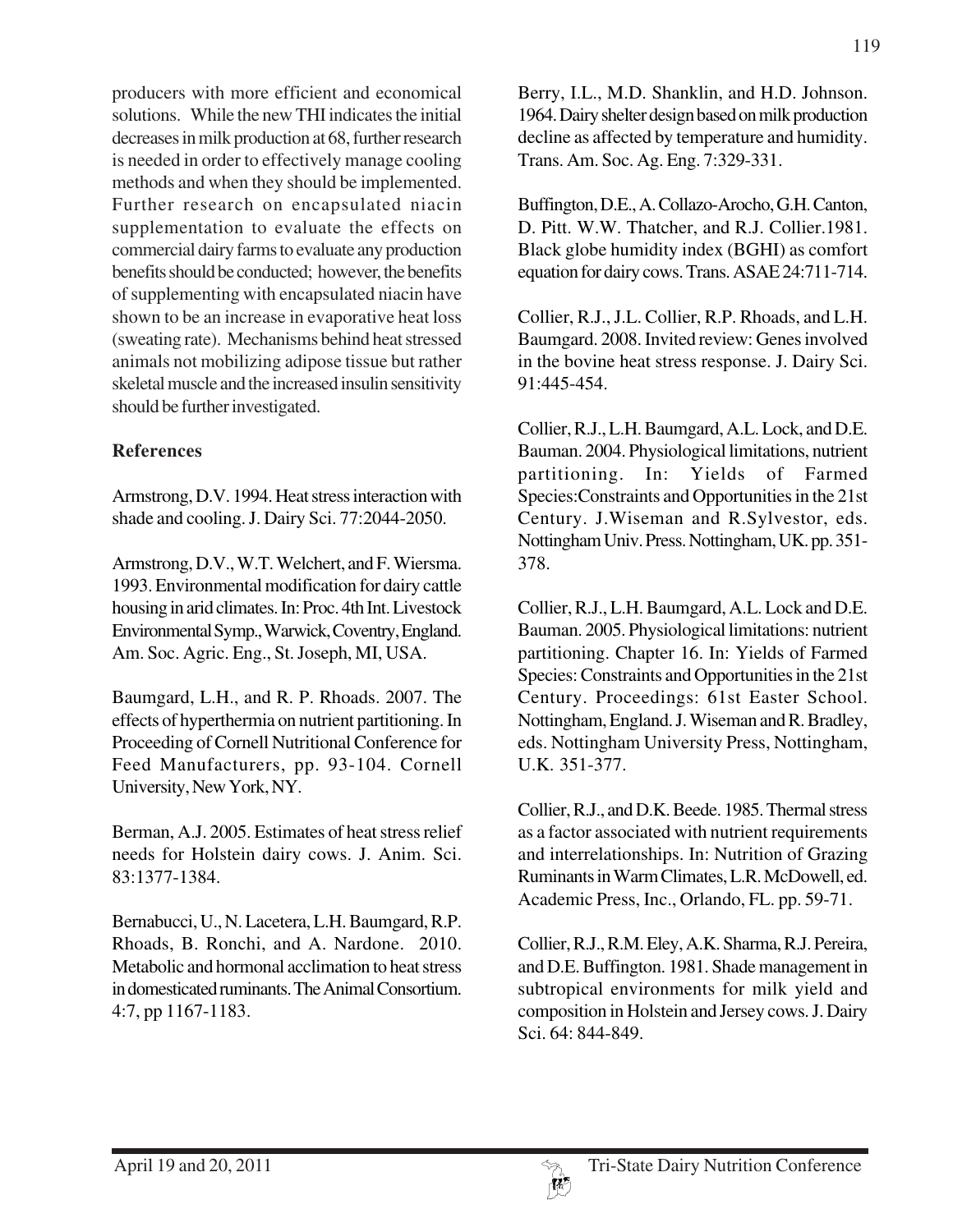Di Costanzo, A., J.N. Spain, and D.E. Spiers. 1997. Supplementation of nicotinic acid for lactating Holstein cows under heat stress conditions. J. Dairy Sci. 80:1200-1206.

Holter, J.B., J.W. West, M.L. McGilliard and A.N. Pell. 1996. Predicting ad libitum dry matter intake and yields of Jersey cows. J. Dairy Sci. 79:912- 921.

Itoh, F., Y. Obara, M.T. Rose, H. Fuse, and H. Hashimoto.1998. Insulin and glucagons secretion in lactating cows during heat exposure. J. Anim. Sci. 76:2182-2189.

Knapp, D.M., and R.R. Grummer 1991. Response of lactating dairy cows to fat supplementation during heat stress. J. Dairy Sci. 74: 2573-2579.

Linvill, D.E., and F.E. Pardue. 1992. Heat stress and milk production in the South Carolina coastal plains. J. Dairy Sci. 75:2598-2604.

Morrison, S.R. 1983. Ruminant heat stress: Effect on production and means of alleviation. J. Anim. Sci. 57:1594-1601.

National Research Council. 1981. Nutritional Energetics of Domestic Animals and Glossary of Energy Terms (2nd Ed.). National Academy Press, Washington, DC.

National Research Council. 2001. Nutrient Requirements of Dairy Cattle. 7th rev. ed. Natl. Acad. Sci., Washington, DC.

Purwanto, B.P., Y. Abo, R. Sakamoto, F. Furumoto, and S. Yamamoto. 1990. Diurnal patterns of heat production and heart rate under thermoneutral conditions in Holstein Friesian cows differing in milk production. J. Agric. Sci. 114:139-142.

Ravagnolo, O., and I. Miztal. 2000. Genetic component of heat stress in dairy cattle, parameter estimation. J. Dairy Sci. 83(9):2126-2130.

Rhoads, M.L., R.P. Rhoads, M.J. VanBaale, R.J. Collier, S.R. Sanders, W.J. Weber, B.A. Crooker, and L.H. Baumgard. 2009. Effects of heat stress and plane of nutrition on lactating Holstein cows: I. Production, metabolism, and aspects of circulating somatotropin. J. Dairy Science. 92:1986-1997.

Ronchi, B., U. Bernabucci, N. Lacetera, A. Verini Supplizi, and A. Nardone. 1999. Distinct and common effects of heat stress and restricted feeding on metabolic status in Holstein heifers. Zootecnica e Nutrizone Animale 25:71-80.

SAS User's Guide: Statistics, Version 9.1 Edition. 1999. SAS Inst., Inc., Cary, NC.

Sano, H., K. Takahashi, K. Ambo, and T. Tsuda. 1983. Turnover and oxidation rates of blood glucose and heat production in sheep exposed to heat. J. Dairy Sci. 66:856-861.

Schneider, P. L., D.K. Beede, C.J. Wilcox, and R. J. Collier. 1984. Influence of Dietary Sodium and Potassium Bicarbonate and Total Potassium on Heat-Stressed Lactating Dairy Cows. J. Dairy Sci. 67: 2546-2553.

Shwartz, G., M.L. Rhoads, M.J. VanBaale, R.P. Rhoads, and L.H. Baumgard. 2009. Effects of a supplemental yeast culture on heat-stressed lactating Holstein cows. J. Dairy Sci. 92:935-942.

Spiers, D.E., J.N. Spain, J.D. Sampson, and R.P. Rhoads. 2004. Use of physiological parameters to predict milk yield and feed intake in heat-stressed dairy cows. J. Thermal Biol. 29:759-764.

St. Pierre, N.R., B. Cobanov, and G. Schnitkey. 2003. Economic losses from heat stress by US livestock industries. J. Dairy Sci. 86:E52-E77.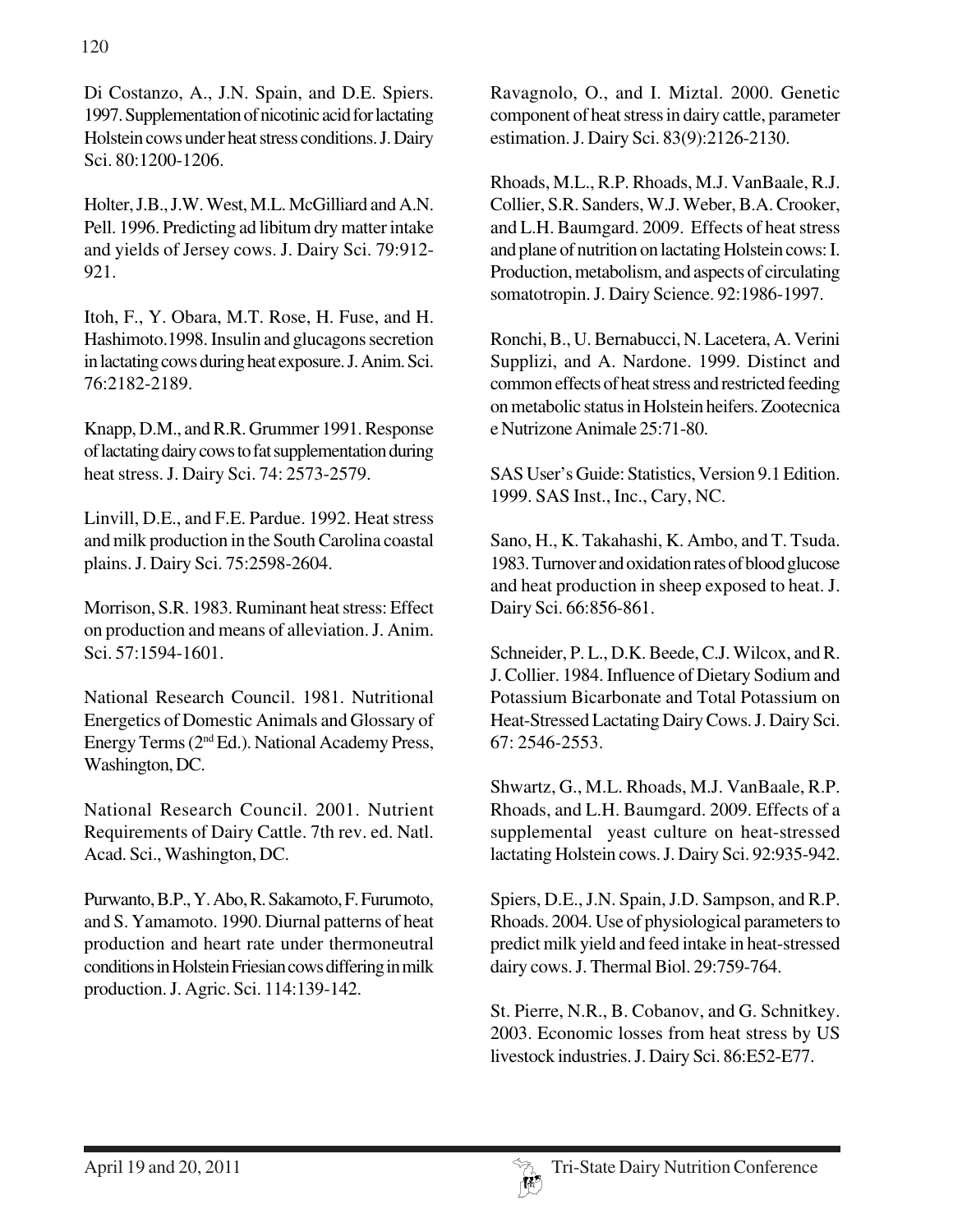Thatcher, W.W., F.C. Gwazdauskas, C.J. Wilcox, J. Toms, H.H. Head, D.E. Buffington, and W. B. Fredricksson. 1974. Milking Performance and Reproductive Efficiency of Dairy Cows in an Environmentally Controlled Structure**.** J. Dairy Sci. 57: 304-307.

Thom, E.C.1958. Cooling degree days. Air Conditioning, Heating and Ventilating 55:65-69.

Vernon, R.G. 1992. Effects of diet on lipolysis and its regulation. Proceeding of Nutrition Society. 51:397-408

West, J.W., B.G. Mullinix, and J.K. Bernard. 2003. Effects of hot, humid weather on milk temperature, dry matter intake and milk yield in lactating dairy cows. J. Dairy Sci. 86:232-242.

Whittier, J.C. 1993. Hot weather livestock stress. Univ. Missouri. Ext. Bull. G2099. Mt. Vernon.

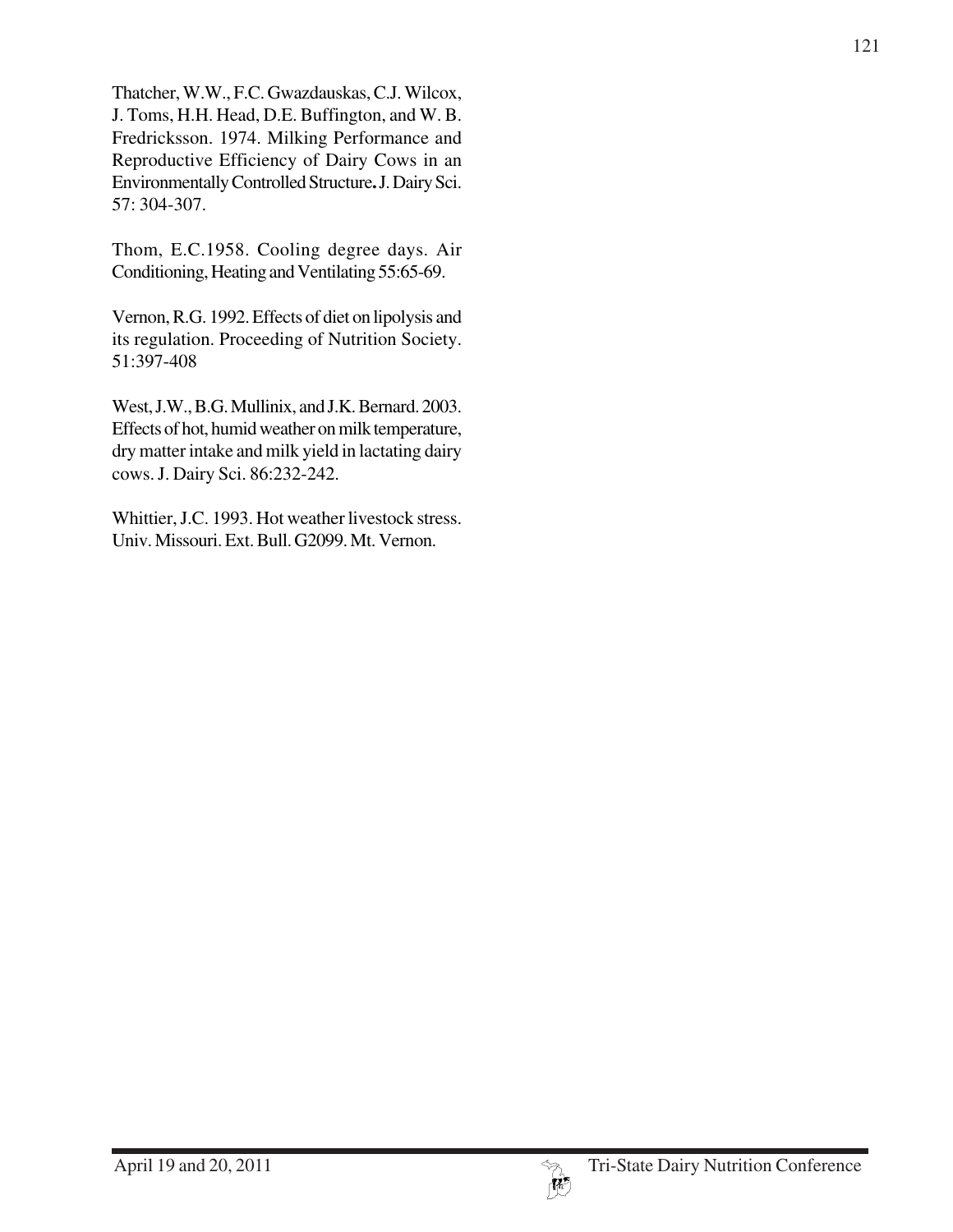| Minimum THI | Slope (lb/day) | P-value |  |
|-------------|----------------|---------|--|
| 49          | $-2.22$        | 0.26    |  |
| 50          | 1.21           | 0.72    |  |
| 51          | 0.46           | 0.52    |  |
| 55          | $-0.62$        | 0.76    |  |
| 63          | $-0.20$        | 0.86    |  |
| 64          | $-0.09$        | 0.91    |  |
| 65          | $-5.79$        | < 0.01  |  |
| 66          | $-4.49$        | < 0.01  |  |
| 70          | $-7.04$        | < 0.01  |  |
| 73          | $-2.38$        | 0.02    |  |

**Table 1.** Effect of minimum temperature humidity index (THI) on milk yield in lactating Holstein cows producing greater than 70 lb/day of milk.

**Table 2.** Effects of heat stress and encapsulated niacin on production variables in lactating Holstein cows.

|                              | Treatment            |                 |                    |      |            |        |                    |                  |
|------------------------------|----------------------|-----------------|--------------------|------|------------|--------|--------------------|------------------|
|                              | <b>Thermoneutral</b> |                 | <b>Heat Stress</b> |      | Probabilty |        |                    |                  |
| Variable                     | $\mathsf{C}^1$       | NI <sup>2</sup> | C                  | NI   | Diet       |        | Period Diet*Period | SEM <sup>3</sup> |
| Dry matter intake, lb/day    | 46.5                 | 46.1            | 46.2               | 43.7 | 0.69       | 0.05   | 0.14               | 2.06             |
| Water intake, L/day          | 40.4                 | 52.7            | 48.6               | 57.7 | 0.11       | < 0.01 | 0.45               | 0.77             |
| Milk yield, lb/day           | 64.6                 | 67.2            | 64.8               | 65.3 | 0.17       | 0.35   | 0.25               | 0.84             |
| Fat, $%$                     | 3.94                 | 4.00            | 3.77               | 3.51 | 0.55       | 0.06   | 0.36               | 0.17             |
| Milk fat, lb/day             | 2.54                 | 2.45            | 2.45               | 2.29 | 0.97       | 0.04   | 0.89               | 0.20             |
| Protein, %                   | 2.86                 | 2.76            | 2.99               | 2.91 | < 0.01     | < 0.01 | 0.77               | 0.02             |
| Milk Protein, lb/day         | 1.83                 | 1.85            | 1.94               | 1.89 | 0.71       | 0.30   | 0.19               | 0.07             |
| Lactose, $%$                 | 4.68                 | 4.66            | 4.69               | 4.69 | 0.66       | 0.062  | 0.75               | 0.03             |
| Lactose, lb/day              | 3.02                 | 3.13            | 3.04               | 3.06 | 0.10       | 0.37   | 0.19               | 0.13             |
| Solids-not-fat, %            | 8.55                 | 8.44            | 8.67               | 8.59 | < 0.01     | < 0.01 | 0.71               | 0.02             |
| Solids-not-fat yield, lb/day | 5.53                 | 5.66            | 5.60               | 5.60 | 0.82       | 0.97   | 0.89               | 0.13             |

1 Control (0 g Niashure™).

 ${}^{2}$ NI = Treatment (12 g/day Niashure<sup>TM</sup>).

3 SEM = Standard error of mean.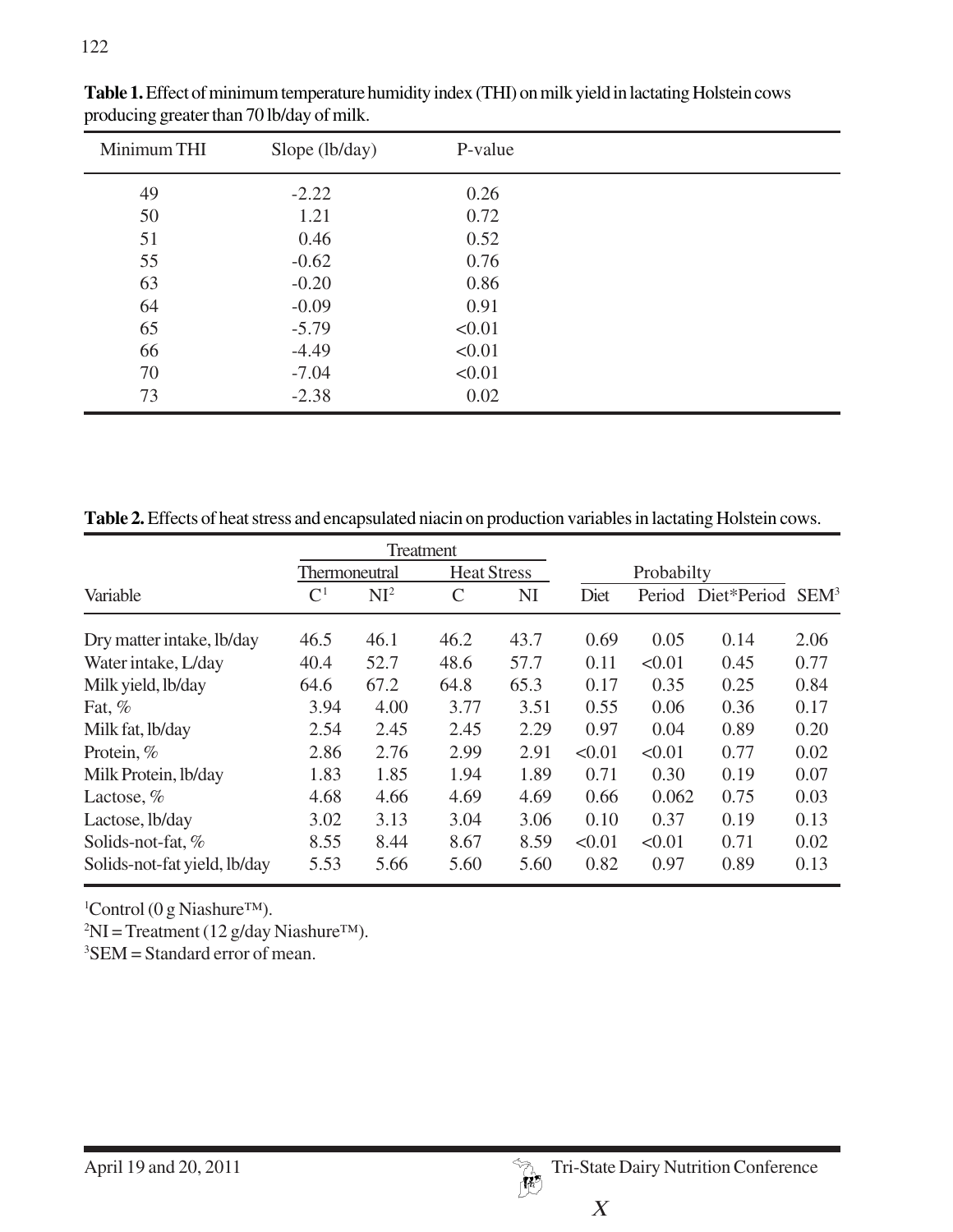|                                         | Period 1<br>Thermoneutral |        | Period 2<br><b>Heat Stress</b> |       | Probability |         |                    |                  |
|-----------------------------------------|---------------------------|--------|--------------------------------|-------|-------------|---------|--------------------|------------------|
| Variable <sup>5</sup>                   | $\mathsf{C}^1$            | $NI^2$ | $\mathcal{C}$                  | NI    | Diet        |         | Period Diet*Period | SEM <sup>3</sup> |
| Surface Temperature, <sup>o</sup> F     |                           |        |                                |       |             |         |                    |                  |
| Shoulder, shaved                        | 88.3                      | 87.6   | 93.7                           | 93.4  | 0.62        | < 0.01  | 0.88               | 32.4             |
| Shoulder, non-shaved                    | 85.8                      | 85.3   | 92.1                           | 92.5  | 0.32        | < 0.001 | 0.23               | 32.4             |
| Rump shaved                             | 88.5                      | 88.3   | 94.1                           | 94.1  | 0.85        | 0.05    | 0.74               | 32.3             |
| Rump, non-shaved                        | 86.7                      | 86.5   | 92.8                           | 92.7  | 0.92        | < 0.01  | 0.97               | 32.4             |
| Tail head, shaved                       | 86.9                      | 87.2   | 92.1                           | 92.7  | 0.18        | < 0.05  | 0.89               | 32.4             |
| Tail head, non-shaved                   | 83.1                      | 83.3   | 91.0                           | 90.7  | 0.93        | < 0.001 | 0.65               | 32.5             |
| EVHL <sup>4</sup>                       |                           |        |                                |       |             |         |                    |                  |
| Shaved, $g/m^2/h$ our                   | 23.2                      | 18.3   | 92.4                           | 114.4 | 0.36        | < 0.001 | 0.001              | 4.90             |
| Non-shaved <sup>4</sup> , $g/m^2/h$ our | 18.2                      | 13.1   | 87.2                           | 101.7 | 0.36        | < 0.001 | 0.001              | 4.89             |
| Respiration rate, bpm                   | 30.6                      | 32.5   | 50.8                           | 54.5  | 0.14        | < 0.001 | 0.59               | 2.01             |
| Rectal temperatures, <sup>o</sup> F     | 100.4                     | 100.5  | 101.0                          | 100.7 | 0.05        | < 0.001 | 0.07               | 32.1             |

**Table 3.** Effect of feeding encapsulated niacin on surface temperatures, evaporative heat loss (EVHL), respiration rate and rectal temperature in lactating Holstein cows.

 ${}^{1}C$  = Control (0 g Niashure<sup>TM</sup>).

 ${}^{2}$ NI = Treatment (12 g/day Niashure<sup>TM</sup>).

3 SEM = Standard error of mean.

4 Closed chamber evapometer.

5 Variables represent mean for all 4 measurement times.



**Figure 1.** Temperature Humidity Index versus rectal temperatures.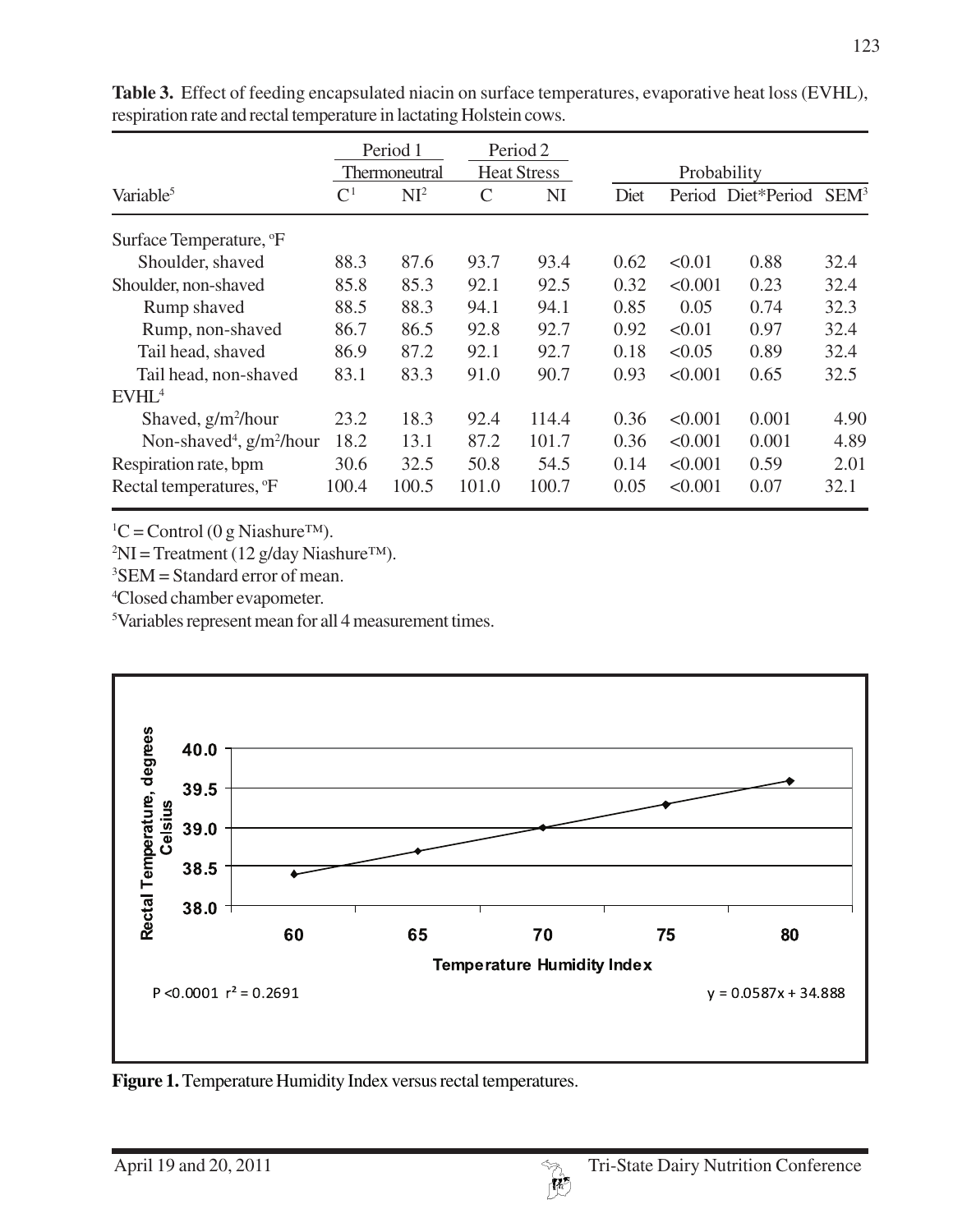

**Figure 2.** Rectal temperature versus respiration rate.



**Figure 3.** Rectal temperature versus evaporative heat loss.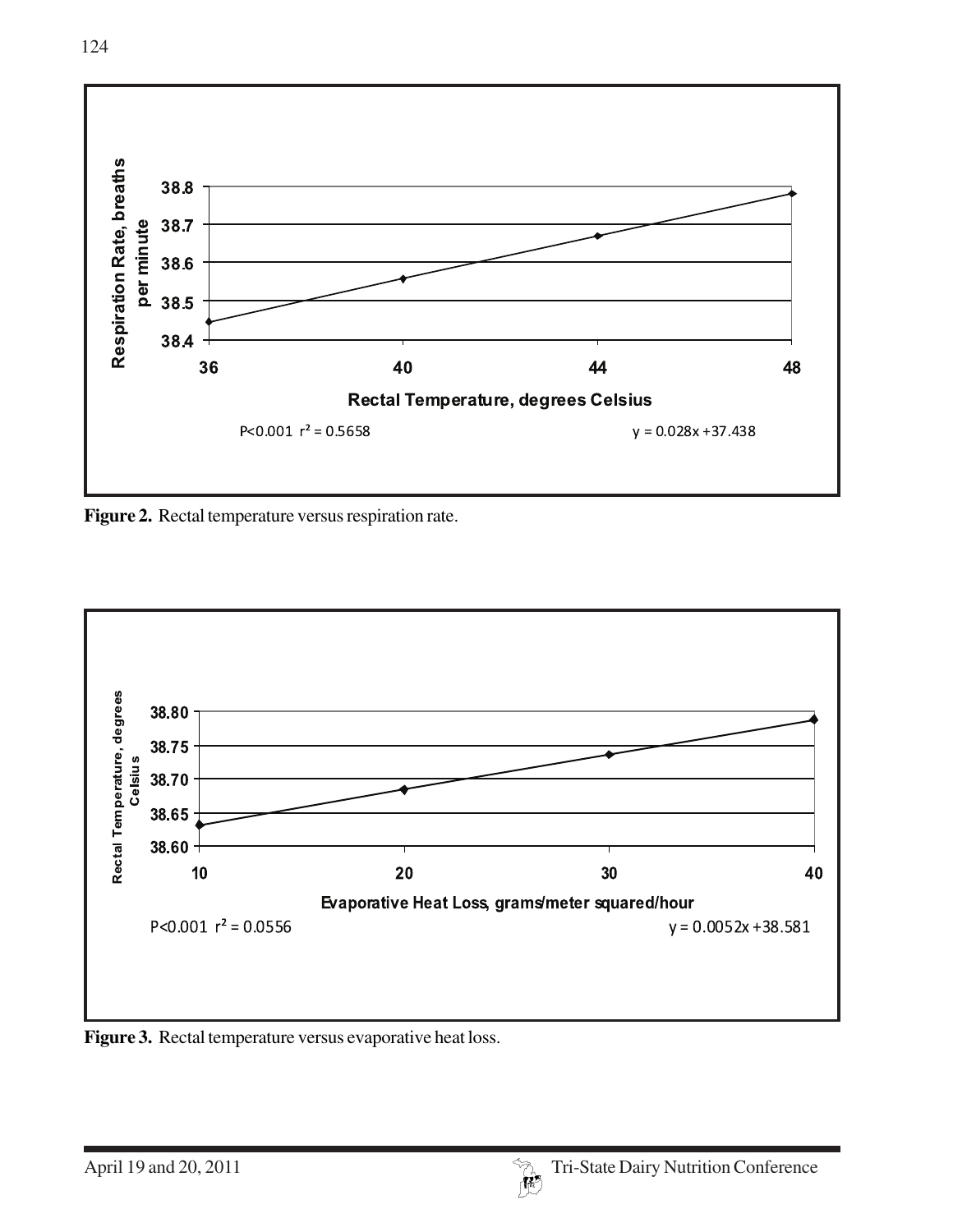

**Figure 4.** Rectal temperature versus milk yield.